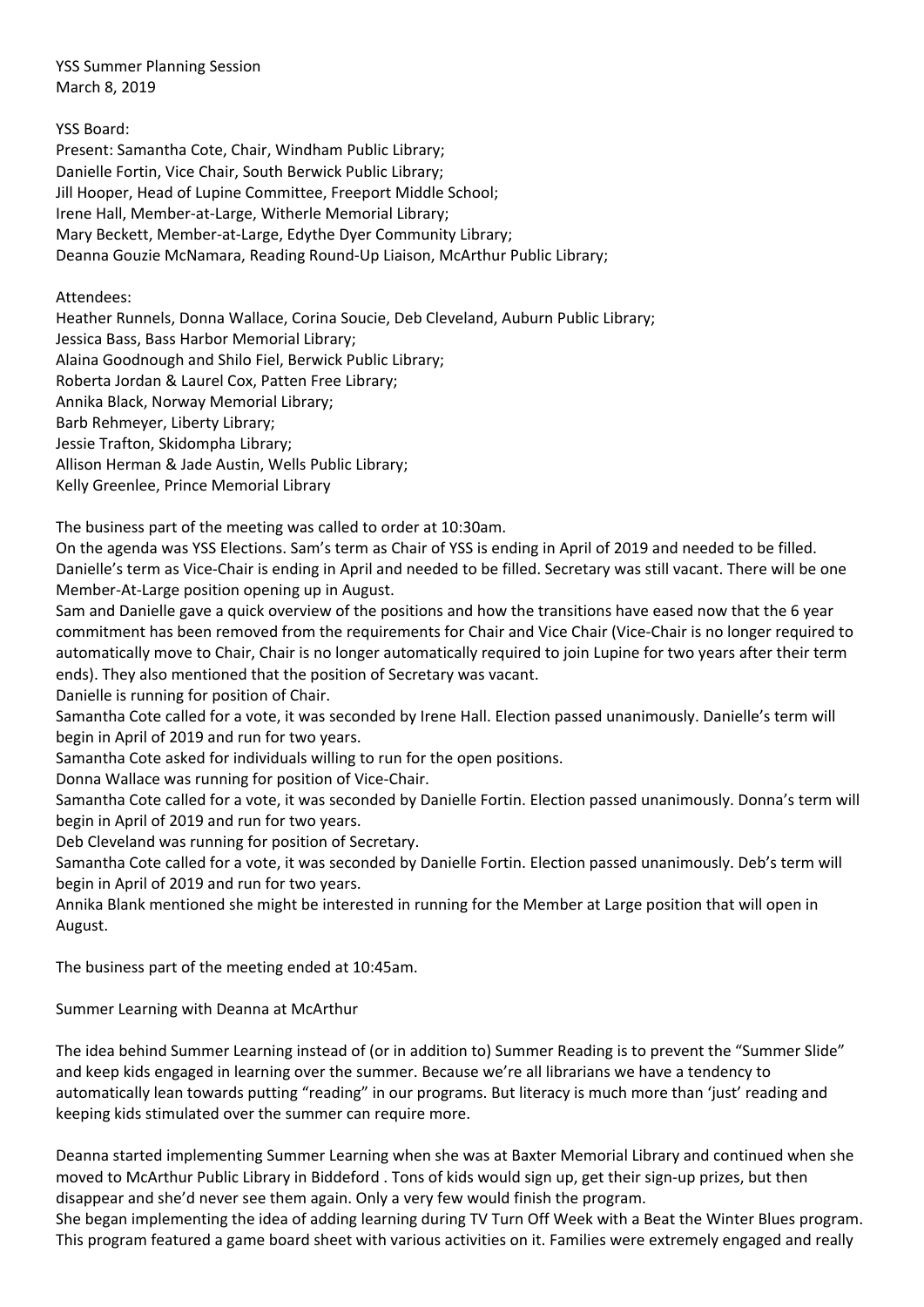seemed to enjoy the program. Deanna decided to implement the same principles with the usual Summer Reading Program, not replacing it, but expanding the program to incorporate more challenges and learning. One of the biggest selling points of the game board sheets is that they are more inclusive of kids who are not super readers. There are other activities they can do, instead of 'just' reading. The new activities and including the word "Learning" in the program may excite kids who struggle with reading, or those who don't like to read. Learning is all inclusive. Like her first "Winter Blues" program, the Summer Learning sheet is a game board game. Participants fill in a square every time they do the activity or read for 20 minutes. At first, Deanna was worried that kids would only pick the "fun" activities, but reported that there seemed to be a good mix of activities and reading with those who signed up for the program. Incorporating STEM, writing prompts, a youth author camp, etc. into library displays and programs made it easier for kids to participate.

With this new program Deanna also changed up how she did sign-ups for the program. Previously, participants would have to go to the library to sign up for summer programming, but with the move to Summer Learning Deanna decided to 'go to the kids' and visit the schools and automatically signing up participants- if they got a sheet they were signed up. She also visited the school over two days in the fall to hand out prizes to families that could not get to the library. Deanna reported that she had 50 more kids "sign up" for the modified program than previous years. Kids and Teens use the exact same game board sheet, while Adults have different activities.

## Questions:

For the Annual Report statistics Deanna uses the number of completed programs, instead of sign ups. When a participant finishes their game board sheet they receive all of the prizes at once. Prizes include: Dairy Queen coupon, free books, fancy bookmarks, etc. Deanna is trying to move away from the food prizes. If a participant finishes their game board sheet and wants to do another they may, but only get the prizes once. For each additional game board sheet they complete they are entered into a prize drawing at the end of the program. If someone loses their game board sheet they can just get a new one or write on a sheet of paper. The Summer Learning Program adds alternatives to the program instead of "just" reading. (see final page for example of Deanna's game board sheet.)

At this point the discussion turned to more general summer reading questions and idea sharing. We brainstormed ways to bring people into the library without using cheap plastic toys. Ideas included: a visual representation around the library (LEGO building, stickers, shapes around the library, a collaborative mural), a parent loyalty card (every time a parent brings the child THEY get a loyalty stamp, when filled they get a free book), and community coupons.

There was a suggestion of removing the timing/counting aspect of the program and only asking if a participant read on that day.

Another learning option mentioned was an activity sheet with different activities such as read in a blanket fort, read upside down etc. Each box is one point, when they reach 25 points they got a chocolate lollipop, at 50 points they got a free book, could repeat.

The group wondered how well adding the "Learning" tag worked with teens or those who are not enamored with school. Deanna reported no issues. The YSS board reminded the group that the CSLP doesn't have "reading in their title, but calls it a Summer LIBRARY Program. If you're worried about the word "learning" try incorporating that into your title.

How well did the learning tag work with teens?

Advice for people moving away from plastic toys: There has been research showing that incentivising programs doesn't work (citation?).

What if there is pushback?

- Rip off that bandaid and just change the program
- Say that you are making the program your own
- Get patron feedback about reducing waste
- Talk about how this is an option for "going green"
- game board Tournaments to get rid of leftover summer reading prizes or plastic toys
- Repurpose the plastic toys into useful things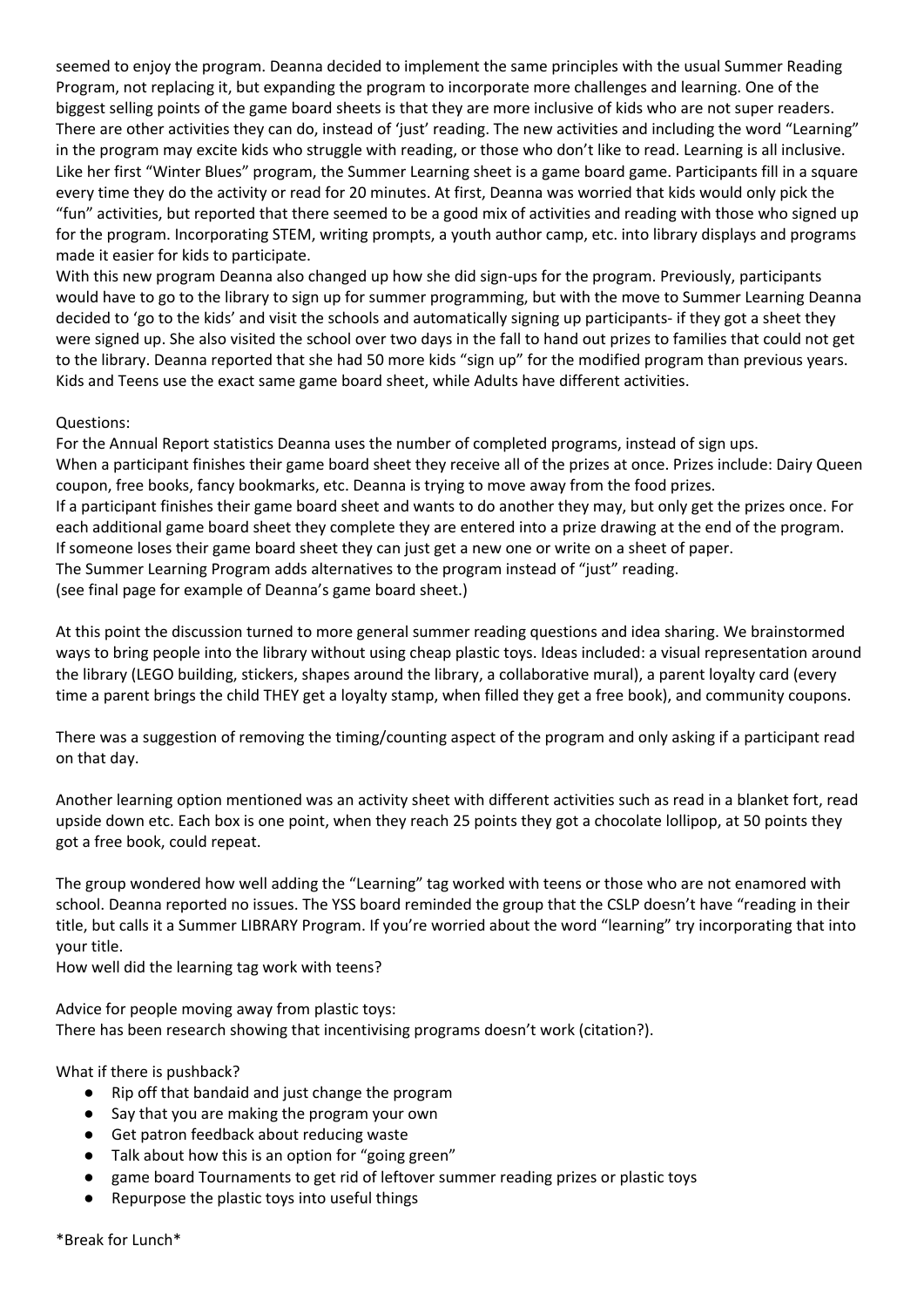There was a question about how libraries track participation for Summer Camps and Daycares. An idea for different colored logs to differentiate between independent sign ups or those "forced" through camp or daycare. Both logs are the same, but are different colors. Leaders and teachers are encouraged to pick up the logs.

Someone wanted to know about using Escape Rooms for programs.

There will be a presentation about escape rooms at RRU this year. Kara Reiman has held several at the Westbrook Public Library and is willing to answer emails. There is a company called BreakoutEDU that sells kits. Theme tie-in: Gravity Escape?

Someone asked about the "Read and Bead" that was mentioned on a Facebook group. An overview of the program can be found here: <http://readinthecorner.blogspot.com/2015/09/summer-reading-incetives-magic-of-beads.html> as well as a Viemo from the Massachusetts Library Association: <https://vimeo.com/208186272> Freeport uses a variation of this program but instead of using beads uses flat/melted glass beads in various colors.

A question was asked about Interactive Movie Scripts and good movies to use. There are several movies that have "Sing Along" versions such as Greece or Nightmare Before Christmas. These are easy since the words are along the bottom.

Interactive movie scripts

Sing Along Movies - Greece, Nightmare Before Christmas,

You do need a movie license to show movies!! Your movie license covers your whole building and anyone who uses it. If you want to show movies outside, you will need a difference license. SWANK is one of the more common **licensing options. Their cost is usually population based.**

There was a question about ratings on movies. What do you do when a kid wants to check out an R rated movie? Do libraries have the responsibility to monitor that? Libraries don't act in loco-parentis. It is not our responsibility to censor what a child checks out, whether book or movie. If you are concerned there is an option to include the ability/permission to check out these types of materials on a card application, but it isn't our place to monitor.

There was a question about the LENGTH of summer programs.

| <b>Number of Weeks</b>    | <b>Number of</b><br><b>Libraries</b> |
|---------------------------|--------------------------------------|
| $0 - 3$                   | 0                                    |
| 4                         | 1                                    |
| 5                         | 0                                    |
| 6                         | $\overline{2}$                       |
|                           | 2                                    |
| 8                         | 8                                    |
| 9 or more/the full summer | 3                                    |

Do you have full programming running every week?

One library has something every single day of week, but uses set events every day. They continue the regular programming (story times, etc) and add in one extra program for summer reading that week. Several libraries condense some programming, but add more. (Two story times instead of three, but another activity in place of that story time.)

## *DO WHAT YOU CAN and keep yourself sane*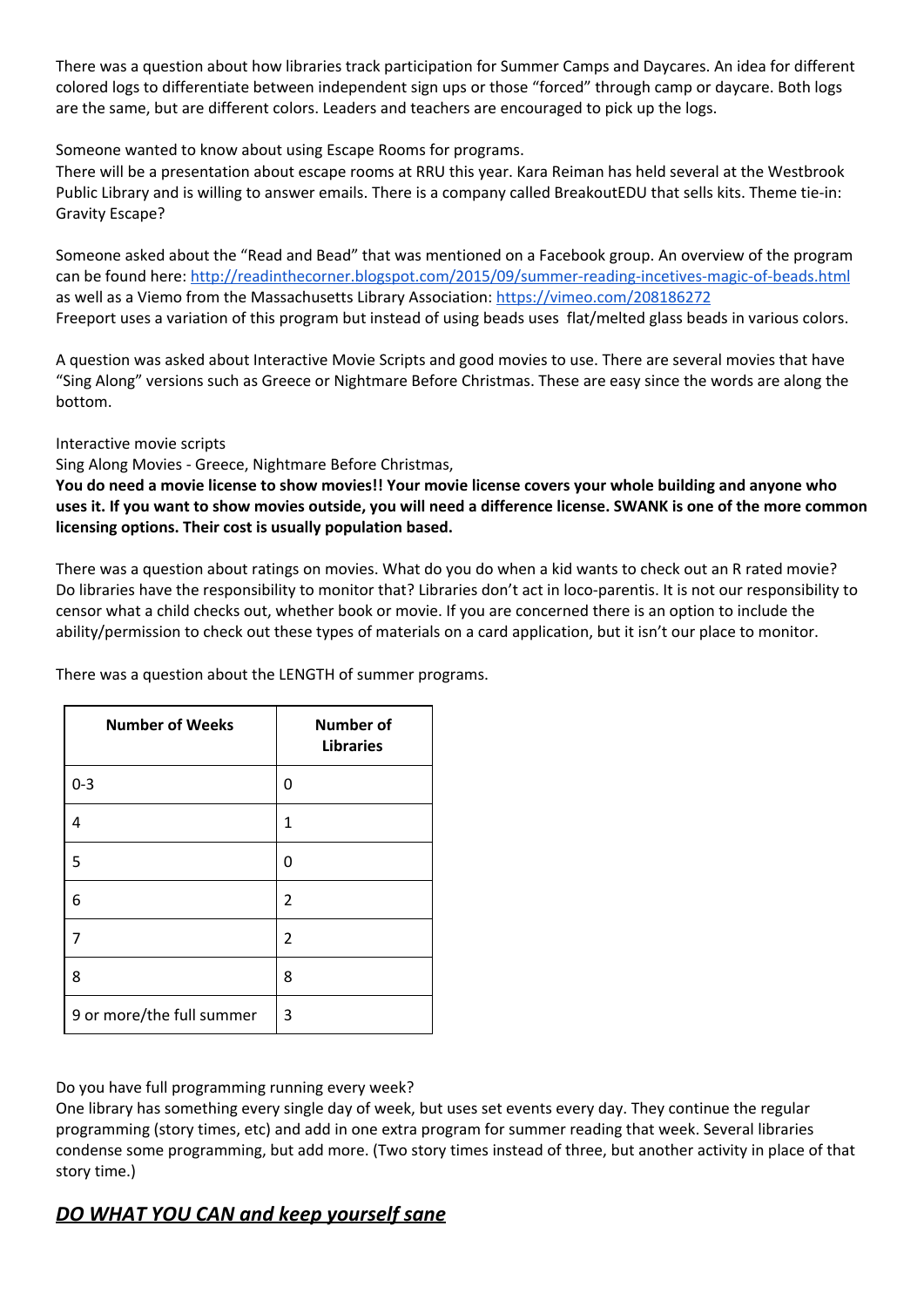Program Ideas:

Chewonki just received an inflatable planetarium- you need a 25x25 space and 12 feet high Northern Stars has an inflatable planetarium

Planet Walk- replacing a story walk with planets and the distance between them (be smart about your scale, or your planet walk will be huge!)

Gem and mineral museum has a measuring tape with planets and distances already on it!

Presque Isle to Houlton - Route 1 has a solar system representation you can drive through

Stomp Rockets- Stockedbyscience.com or Kits through 4H (there is a \$25 deposit)

Upcycling Program- Thrift Flip take a thrift store item and making it cool, at the end having a fashion show or display of items that kids have redone. Maybe tie in with a Decluttering program

Decluttering Program - Janie Maxwell Organizational Zen

Question - can we reuse old summer reading materials? You can use the materials and manual but you are not able to reuse the clip-art or the copyright images.

Paint Night with Bob Ross - You'd need a licence to show Bob Ross shows, but what about sip and paint nights, try asking your school's art class?

Books at the Beach - regular story time but moved to the beach gazebo (The book 10 Little Elvi was mentioned as being super fun with last year's program).

This year's theme was chosen because it's the 50<sup>th</sup> anniversary of the Moon Landing StarNet is an AMAZING resource for space themed activities

Linda Buckmaster, Maine Author (Space Heart) who lived at Cape Canaveral might be available for author talks.

Kickoffs

Do you do before school ends or after?

Many libraries seem to have their event AFTER school gets out, usually a week or so after due to sports sign-ups etc Another good option is for having an event the actual day that school ends, especially if your school does a half-day BBQ,musician, party, or other community event

School Visits

The Kahoot online quiz "show" makes visits pretty fun Setting up in a central location versus going to each individual classroom makes it easier Assemblies are also nice, but intimidating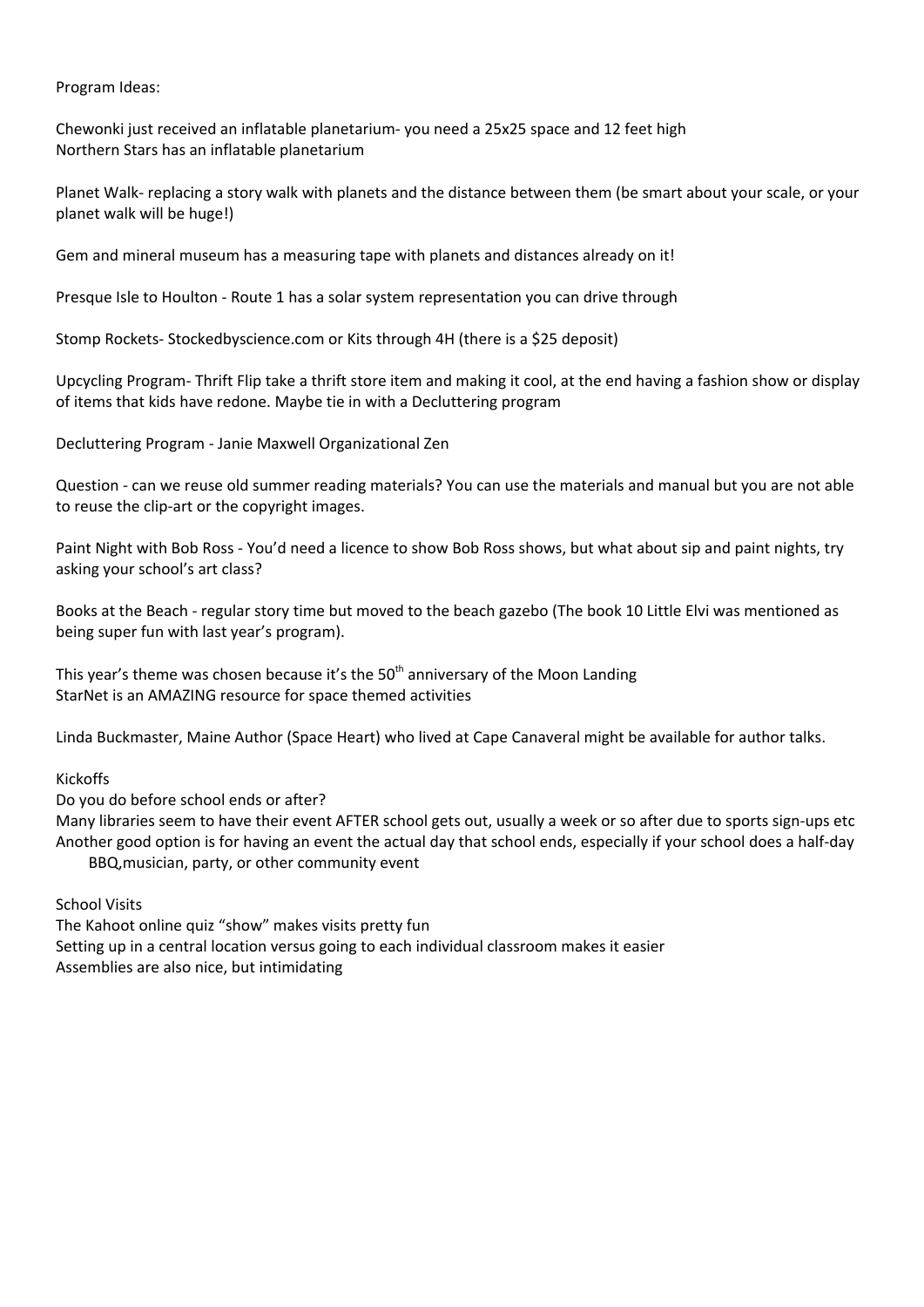## Read. Make. Play!

**McArthur Library Summer Learning** 2018

| Come to a library<br>program.                                      | Select a<br>cookbook and<br>make one of the<br>recipes. | Listen to an<br>audiobook or<br>podcast for<br>20 minutes.      | Run, skate or walk<br>outside for<br>20 minutes.                   |
|--------------------------------------------------------------------|---------------------------------------------------------|-----------------------------------------------------------------|--------------------------------------------------------------------|
| Read out loud for<br>20 minutes to a<br>sibling, pet or<br>friend. | Write a review of<br>something you've<br>read.          | Participate in the<br>library's talent<br>show on July 13th!    | Try making a<br>project from a craft<br>book.                      |
| Complete a<br>crossword or<br>Sudoku puzzle.                       | Write a poem or<br>story.                               | Memorize a poem<br>and recite it for the<br>librarians.         | Read a book on<br>the MSBA or<br>Chickadee list for<br>20 minutes. |
| Play a board or<br>card game.                                      | Complete a jigsaw<br>puzzle.                            | Try out a project<br>from a science or<br>STEM project<br>book. | Read a graphic<br>novel for 20<br>minutes.                         |

Flip over to the other side to record your reading and activities!



McArthur Public Library \* 270 Main Street \* Biddeford, ME \* 284-4181 \* www.mcarthurlibrary.org